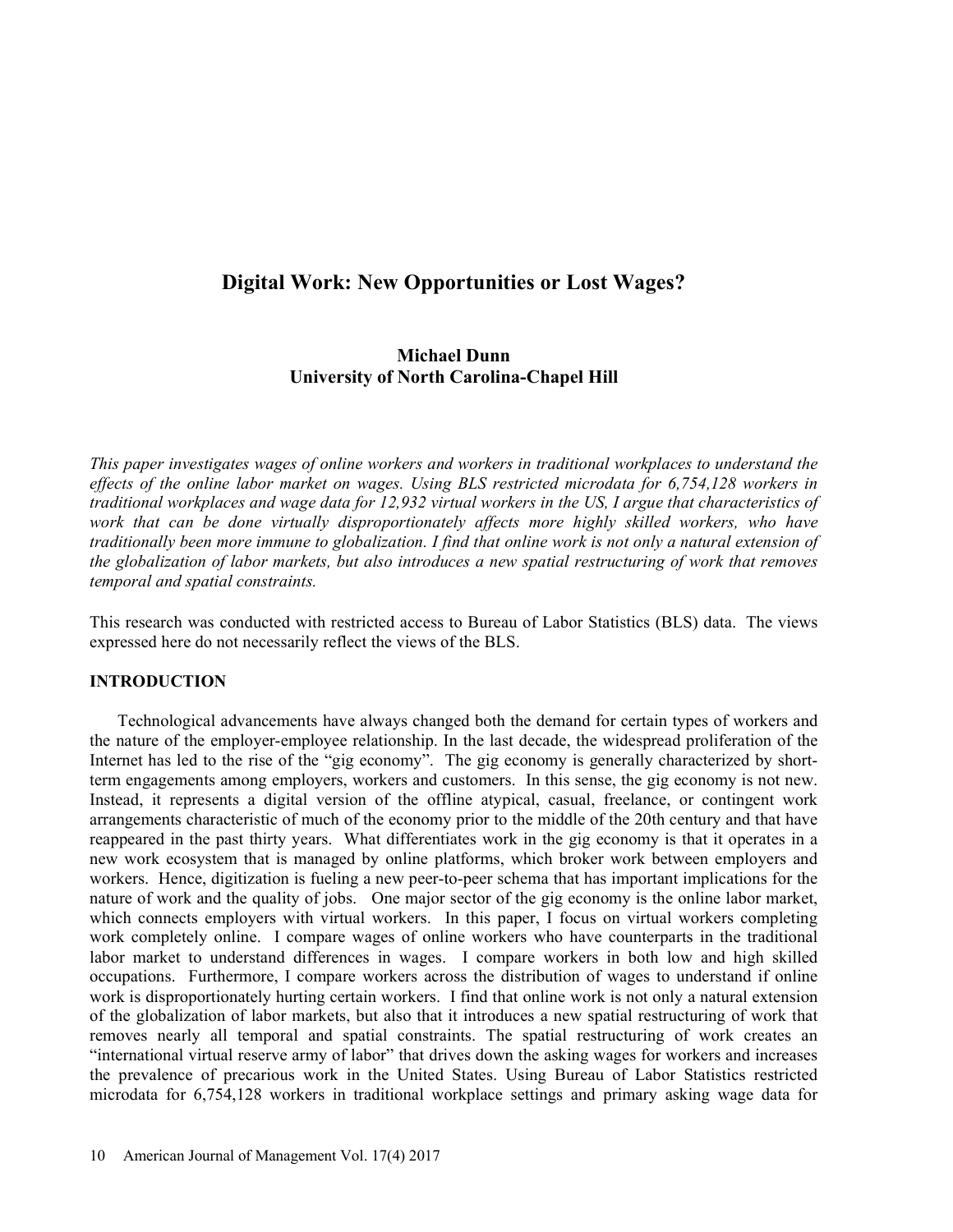12,932 virtual workers in the United States, I argue that the nature and type of work that can be done virtually disproportionately affects more highly skilled U.S. workers, who have traditionally been more immune to globalization (Blinder, Levy, & Murname, 2006).

My contributions will advance both the work and occupations literature and broader labor market theories in several ways. First, I demonstrate that the structure and institutional framework of the online labor market is a distinctly different extension of the broader labor market. Next, I show that the spatial restructuring of work has created a new labor framework that allows U.S. employers to reach workers more effectively and cheaply, regardless of either party's location, a fact which creates increased competition for jobs and simultaneously drives down wages within the labor market. Lastly, I demonstrate that the online labor market disproportionately affects more highly skilled U.S. workers.

#### Online Labor Market: Definition and Boundaries

Despite all of the attention given to the "gig" economy in the media and scholarly writings, there is still no consensus on how to define it. For this study, I adopt the Congressional Research Service's as:

The collection of markets that match providers to consumers on a gig (or job) basis in support of on-demand commerce. In the basic model, gig workers enter into formal agreements with ondemand companies to provide services to company's clients. Prospective clients request services through an Internet-based technological platform or smartphone application that allows them to search for providers or to specify jobs. Providers (gig workers) engaged by the on-demand company provide the requested service and are compensated for the jobs." (Donovan, Bradley,  $\&$ Shimabukuro, 2016, p.1-2)

Within the gig economy, the majority of the work takes place in four categories of work platforms: crowdwork platforms, transportation platforms, delivery/home task platforms, and online freelance platforms (Kalleberg & Dunn, 2016). This study focuses specifically on workers on the online freelance platforms, and what I refer to as the online labor market.<sup>1</sup>

 Online freelance platform companies provide workers with specific skills (e.g., web developer) access to gig jobs. Work tends to be "professional" work and most likely has an equivalent counterpart in the traditional workplace, even though it does not require a physical presence. Major categories of work include web work and programming, design and multimedia work, writing and translation, administration support, sales and marketing, finance and management, and legal services.

These platforms are quite different than the other platform categories. They allow workers to negotiate their own wages, differentiate themselves by their portfolios, take competency tests, and rate their employers. Workers can turn down work without penalty and there are clear mechanisms for disputing pay and work. Workers typically are hired on a project basis so the jobs tend to be relatively long in duration. These online platforms explicitly market the idea that workers are independent contractors or freelancers. These jobs also tend to be less connected to a physical location, increasing the worker's flexibility and control.

#### The Evolution of Work: A Catalyst to the Online Labor Market

Literature on the online labor market spans many disciplines, from sociology and communications to economics and information science, yet the current literature has focused on access, transaction costs of virtual work, and effectiveness of labor, while ignoring the effect of the online labor market on wages. Sociology's contribution to the research has predominantly revolved around understanding the effects of technology on mobility and inequality. Dimaggio et al. (2004) explored digital inequality within the online population with respect to workers' extent, types, and autonomy of use, and the ease with which desired information can be retrieved; however, the authors did not examine whether these inequalities among workers varied by worker skill level. Dimaggio and Bonikowski (2008) later examined whether people without Internet access are disadvantaged in their pursuit of "good jobs and adequate incomes" (Dimaggio & Bonikowski, 2008, p.2) and found that U.S. workers who used the Internet increased their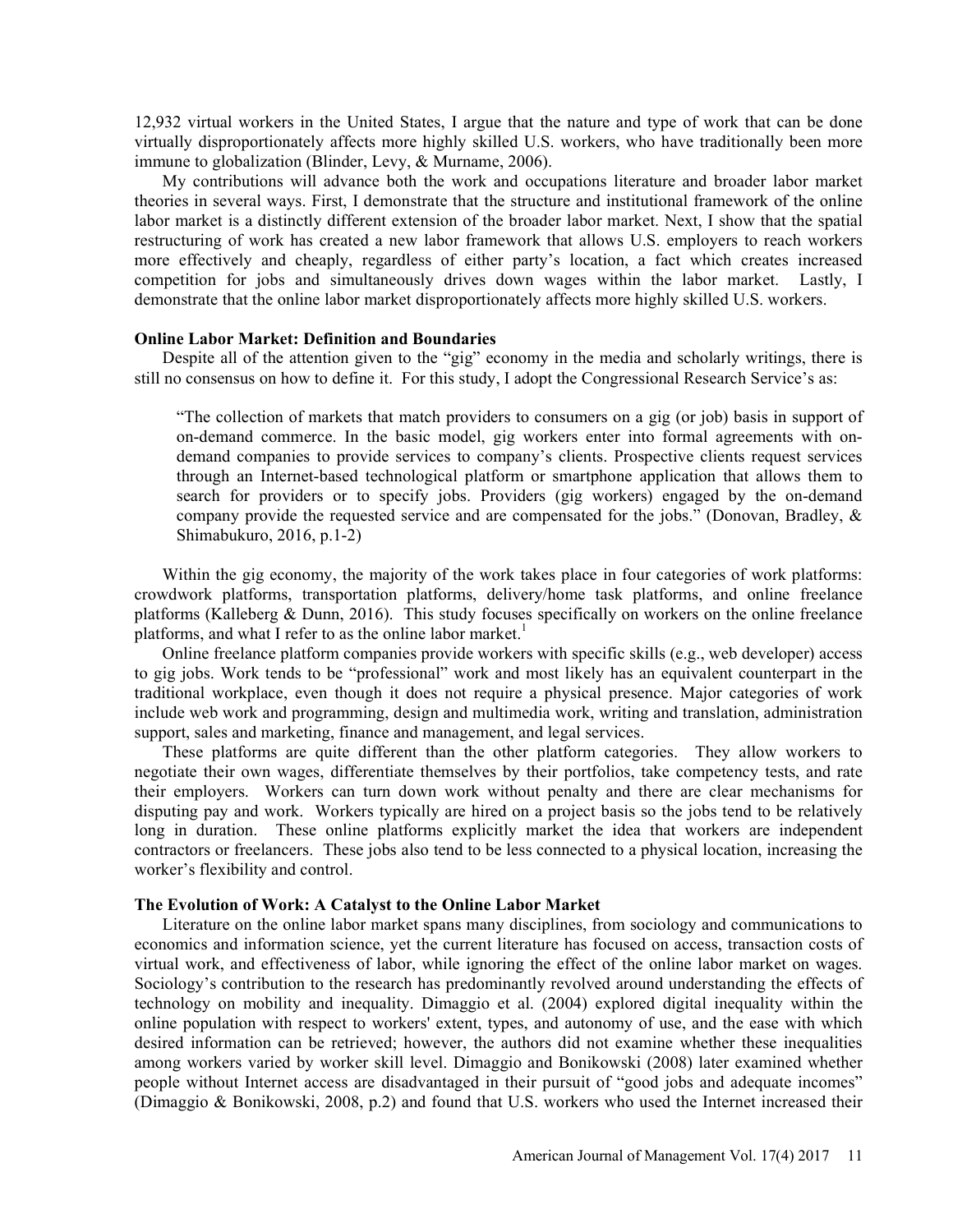earnings at a faster rate than their offline counterparts. They showed a definite positive correlation between Internet usage and earnings, but his analysis was limited to workers already employed in traditional work settings. Other sociological research found that all non-whites had significantly less access to the Internet (Fairlie, 2004). This finding underscores the importance of examining the role of technology access in economic mobility, as it may both reflect and further contribute to minority economic disadvantages. Still, knowing that minorities enjoy less access to the Internet leaves us with further questions regarding the demographics of the online labor market.

The general consensus that emerges from examining technological change and labor markets through the lens afforded by the inequality and stratification literature is that technological change exacerbates inequality by putting a premium on skilled workers. Scholars use return-to-schooling data as evidence. As technology has advanced and expanded its reach, it has changed the labor market, and higher-educated workers have made more. Wages of college graduates relative to the wages of high school graduates increased by over 25 percent between 1979 and 1995, and the difference in wages between workers in the 90th percentile and 10th percentile increased from 266 percent to 366 percent during the same period (Acemoglu, 2002).

Some, in fact, have argued a direct causal relationship between technological changes and inequality (e.g., Krueger, 1993; Caselli, 1999). Caselli (1999) argues that technological change causes the "capitallabor ratio" to drop for low-skilled workers because employers are now devoting more capital to creating high-skilled jobs; at the same time, other scholars agree that technological change leads to greater inequality but argue that it's the large increase in the supply of skilled workers that catalyzes the increase in demand, rather than the increase in the availability of high-skilled positions themselves driving the trend. This latter group argues that the supply of skilled these workers enables firms to introduce more efficient techniques (techniques that rely on highly skilled individuals) (Acemoglu, 1998).

Conversely, inequality scholars have explained the technology-driven decrease in wages for lowskilled workers through varying mechanisms. Galor and Moav (2000) argue that technological change creates an "erosion effect" because it reduces the productivity of low-skilled workers. Caselli (1999) claims that we are in the midst of a "skill-biased" technological revolution that has triggered firms to reallocate resources from low-skilled workers and jobs to high-skilled workers and jobs; this decision, he says, ultimately leads to diminished wages for low-skilled workers.

While changes in technology have undoubtedly played a significant role in increases in wage inequality, stratification scholars acknowledge that economic globalization—which exposes national labor and financial markets to international competition—may also contribute (e.g., Lindert  $\&$ Williamson, 2003). One aspect of economic globalization, relevant to this analysis, is that rising income inequality in many industrialized countries has been associated with increases in the numbers of foreignborn workers. Scholars argue that immigrant populations increase the supply of low-skilled workers, which simultaneously drives down wages and displaces low-skilled, native workers (Borjas, Freeman, & Katz, 1996; Lee, 2005).

Summarizing the inequality literature discussed here, put simply, technological change exacerbates inequality by putting a premium on skilled workers. Furthermore, as globalization increases the supply of foreign-born (generally low-skilled) workers, wages are driven down, and low-skilled domestic workers find themselves displaced. While the literature identifying these trends has not explicitly addressed the online labor market, the existing research suggests that the online labor market would exacerbate inequality by providing opportunities for high-skilled workers, and the increase in job competition would drive wages down for low-skilled workers.

In other disciplines, such as economics, communications, and information science, scholars have studied specific components of the online labor market. Studies range from an evaluation of the applicability of experiments that use online participants (e.g., Horton, Rand & Zeckhauser, 2011) to the effect of (online) project size on project outcomes (Snir & Hitt, 2003). Much of the current work concentrates on the transactions between worker and employer, particularly the transaction costs of virtual work and the process for both worker and employer when the parties are dealing with imperfect information. For instance, studies have looked at the use of feedback rating by employers (e.g.,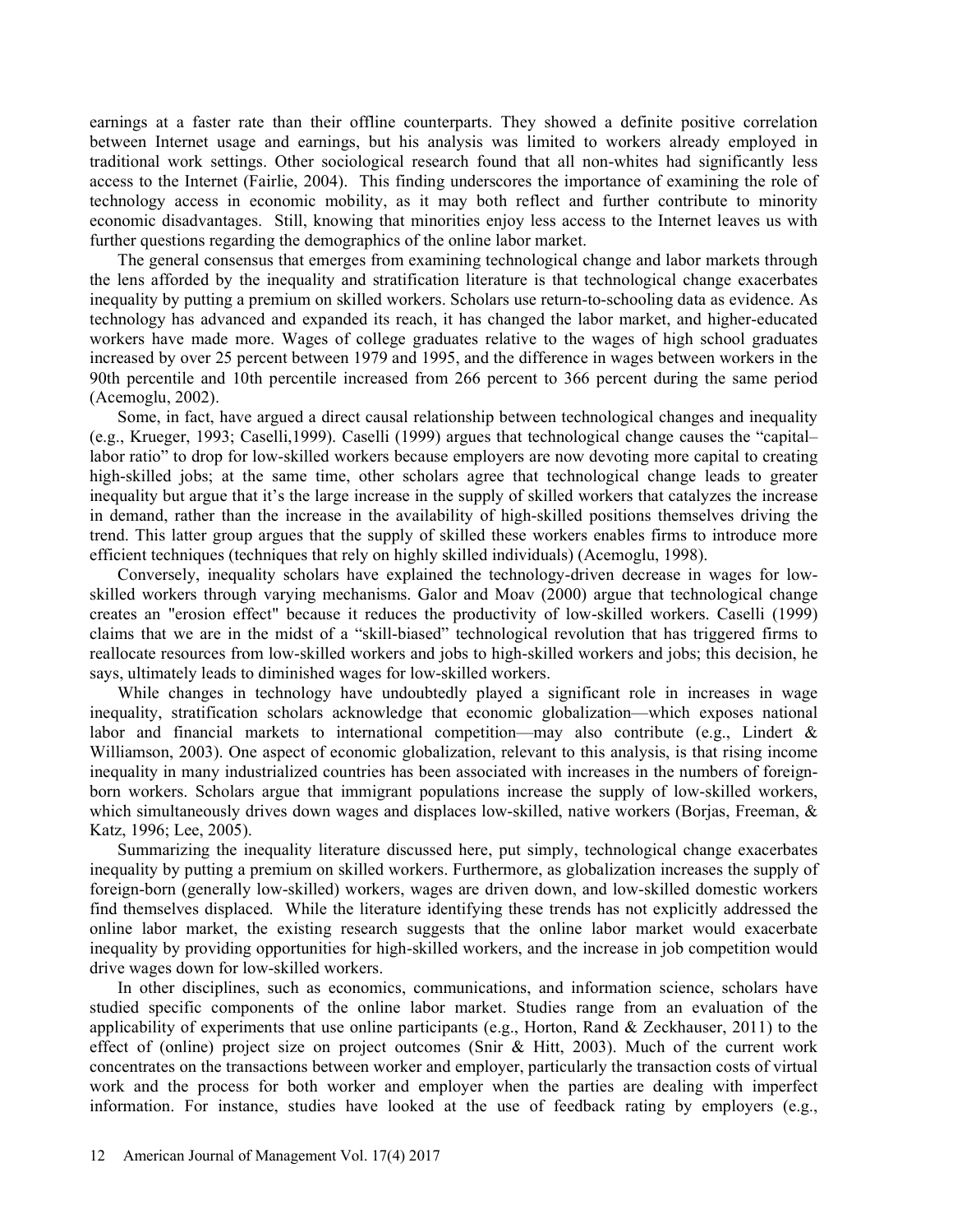Yoganarasimhan, 2013a), the effects of verified work experience on workers' ability to gain employment (Agarwal, Lacetera, & Lyons, 2013), and the increased complexity that virtual work introduces into communication, coordination, and the overall culture of labor (e.g., Agerfalk & Fitzgerald, 2008).

Other studies have examined the mechanism through which employers and workers are matched. Research has examined the differences in auction designs (open vs. sealed bid) for online platforms (Hong, Wang, & Pavlou, 2015), the distribution of bids (Yoganarasimhan, 2013b), and factors that influence employers' selection (Banker & Hwang, 2008). In short, the preponderance of research has focused on factors in hiring decisions, mechanisms associated with employer/worker transaction costs, and the effectiveness of virtual work for project and research outcomes.

Although current work and employment relations literatures have not yet directly addressed the online labor market, studying the online labor market itself provides a useful context for beginning to unravel how work is changing. Literature shows three key developments since the 1970s that are relevant to the online labor market: (1) Macro-structural changes in social, political, and economic institutions have changed the organization of work, (2) The internationalization of labor markets has increased access to workers, and (3) The nature and type of work available since the 1970s has shifted away from manufacturing to a more service- and knowledge-focused work force.

#### Macro-structural Changes in Social, Political, and Economic Institutions and the Internationalization of Global Labor Markets

Scholars have argued that since the 1970s, the macro-structural changes in social, political, and economic institutions have transformed the organization of work, replacing stable employment systems with more highly polarized and precarious work systems (Kalleberg 2011). While other epochs in the U.S. exhibited similar trends, Kalleberg (2011) argues the current changes "represent long-term structural transformations in employment relations rather than being simply reflections of short-term business cycles (Kalleberg 2011, p.21). The new social contract of employment, specifically the increased flexibility for employers, meant the end of lifelong employment and of predictable advancement for workers (Cappelli, 1999). Note that the expansion of nonstandard work arrangements, on- and offline, is only possible if there is a surplus of workers willing to accept a less stable arrangement, and the online labor market is founded and centered on nonstandard work arrangements; as such, the online labor market is not only increasing the availability of nonstandard work arrangements but also, by providing such opportunities, the number of workers who turn toward them.

Powell (2001) coined the term "decentralized capitalism" to describe the fundamental change in the way work is organized, structured, and governed today, the characteristics of which are quite relevant to the online labor market. First, both on- and offline work is now being organized around projects, not jobs. Bluntly put, "the new system approaches a form of pay for productivity, with little recourse to loyalty or seniority" (Powell, 2001, p.34). The key consequence of the reworking of the division of labor is that important tasks no longer need be performed inside the boundaries of the organization (Powell, 2001, p.36). In the traditional labor market, this trend has manifested itself in the precipitous rise in nonstandard and contingent work arrangements. According to Kalleberg (2011), data from a representative sample of U.S. establishments showed that over half of these outsourced some of their activities. The data also showed that the temporary help agency sector has grown 11 percent annually every year from  $1972 -$ 1990. Perhaps most telling is that "virtually all jobs are vulnerable to it (outsourcing), including highwage, white-collar jobs that were once seen safe" (Kalleberg, 2011, p.89).

The growth and trajectory of the online labor market is not only a natural extension of decentralized capitalism, however; it also reflects the labor markets response to the new way that work is organized. Hence, while virtual workers are able to pick, choose, and leverage multiple online work sites, the "pay" for productivity" (Powell, 2001, p.34) structure of the online labor market magnifies the effects of decentralized capitalism. That is, on the whole, if employers are taking work from traditional labor markets and moving it onto the Internet, work will become even more precarious.

Globalization of production through the internationalization of labor markets has also heavily influenced the change in the social contract of employment and was made possible by communication and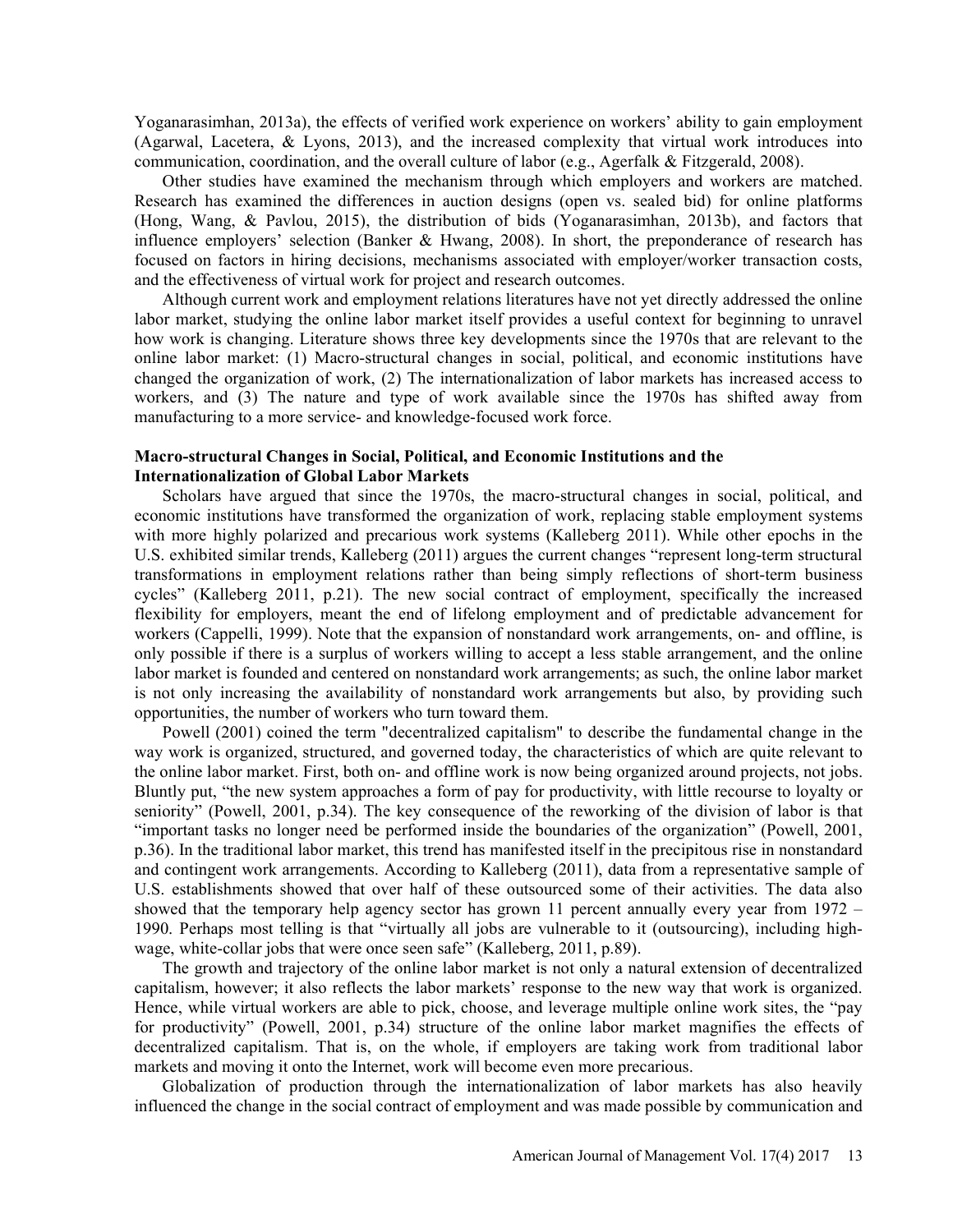information technologies, such as the spread of computerization and the development of the Internet (Kalleberg, 2011, p.26). The internationalization of labor profoundly changed the nature of work by increasing not only the number, but also the variety, of workers available to employers. When China, India, and the former Soviet Bloc countries entered the global market, the global pool of available labor effectively doubled (Freeman, 2007). As labor was redistributed globally, a spatial restructuring of work resulted, liberating employers from conventional temporal and spatial constraints (Wallace & Brady,  $2001$ ). Wallace and Brady  $(2001)$  have suggested that "spatialization" allowed employers to easily relocate business operations to optimize production through cheap labor. Now, with over three billion Internet users worldwide,<sup>2</sup> the potential for a "virtual reserve army of labor" is staggering. The online labor market will likely exert downward pressures on wages, further exacerbating the global labor arbitrage already introduced with increased globalization.

Furthermore, the increased access to workers and the corresponding decrease in temporal and spatial constraints has shifted the power and control dynamic towards the employer (Freeman, 2007). In its most advanced form, "spatialization involves the decentralization of work activities across geographic and temporal boundaries while increasing the centralization of managerial control over the labor process (Wallace & Junisbai, 2003, p.393). This "spatialization" relies on technocratic control, achieved through "computerized technologies" to "coordinate and control the activities of workers in far-flung corners of the world as if they were under a single roof" (Wallace & Junisbai, 2003, p.393). With the nearly nonexistent temporal or spatial constraints in the online labor market, it is not difficult to imagine further polarized and precarious employment systems. However, employment relations literature has not yet specifically addressed the online labor market or the potential of a global labor force that is spatially and temporally unconstrained. Shifting the focus from the employer, the current research will examine what a lack of spatial and temporal constraints means to workers, occupations, and labor markets.

Lastly, the evolution in the type of work is important to explore so that we may understand how the online labor market is both a reaction to and a distinct evolution of how work is completed. Until the 1970s, industrial and manufacturing work had comprised the lion's share of available work. A substantial shift in employment began in the 1970s, toward industries that produced services; this growth has been the driving force of the "knowledge society" we live in today, in which information has become the central source of power and productivity. In 2009, more than 85 percent of people in the U.S. worked in the service sector, up nearly 70 percent since 1970 (Kalleberg, 2011, p.29). The service sector has also fueled the expansion of contingent and nonstandard work, since service sector jobs tend to be more conducive to flexible scheduling (Kalleberg, 2011).

In brief, because of the newness and recency of the gig economy's proliferation, research to date falls short in two areas that my own research will address. First, current labor market research is predicated on spatial and geographic constraints, which do not exist in the online labor market. Second, existing research has not directly addressed the changing organization of work, the internalization of labor, or the shift from manufacturing to service work in the virtual work context. If the online labor market is, indeed, a natural extension of the globalization of broader labor markets, then one would expect a negative effect on workers' wages as temporal and spatial constraints in the organization of work are removed.

#### Research Design and Data

The first part of my analysis will focus on differences between virtual workers and traditional workers. I will compare wages between virtual workers and traditional workers in two high-skilled (software development and network and information systems) and two low-skilled (administrative support and customer service) occupations to establish if, in fact, any real difference in wages exists.

If a difference in wages is established, I will focus on the differences between virtual and traditional workers' wages in the lower and upper quadrants of the respective wage distributions to ascertain whether the online labor market disproportionally hurts workers in certain parts of the distribution; more specifically, I will compare virtual workers and traditional workers at various locations along these distributions, measuring at the  $10^{th}$ ,  $25^{th}$ ,  $50^{th}$ ,  $75^{th}$ , and  $90^{th}$  percentiles.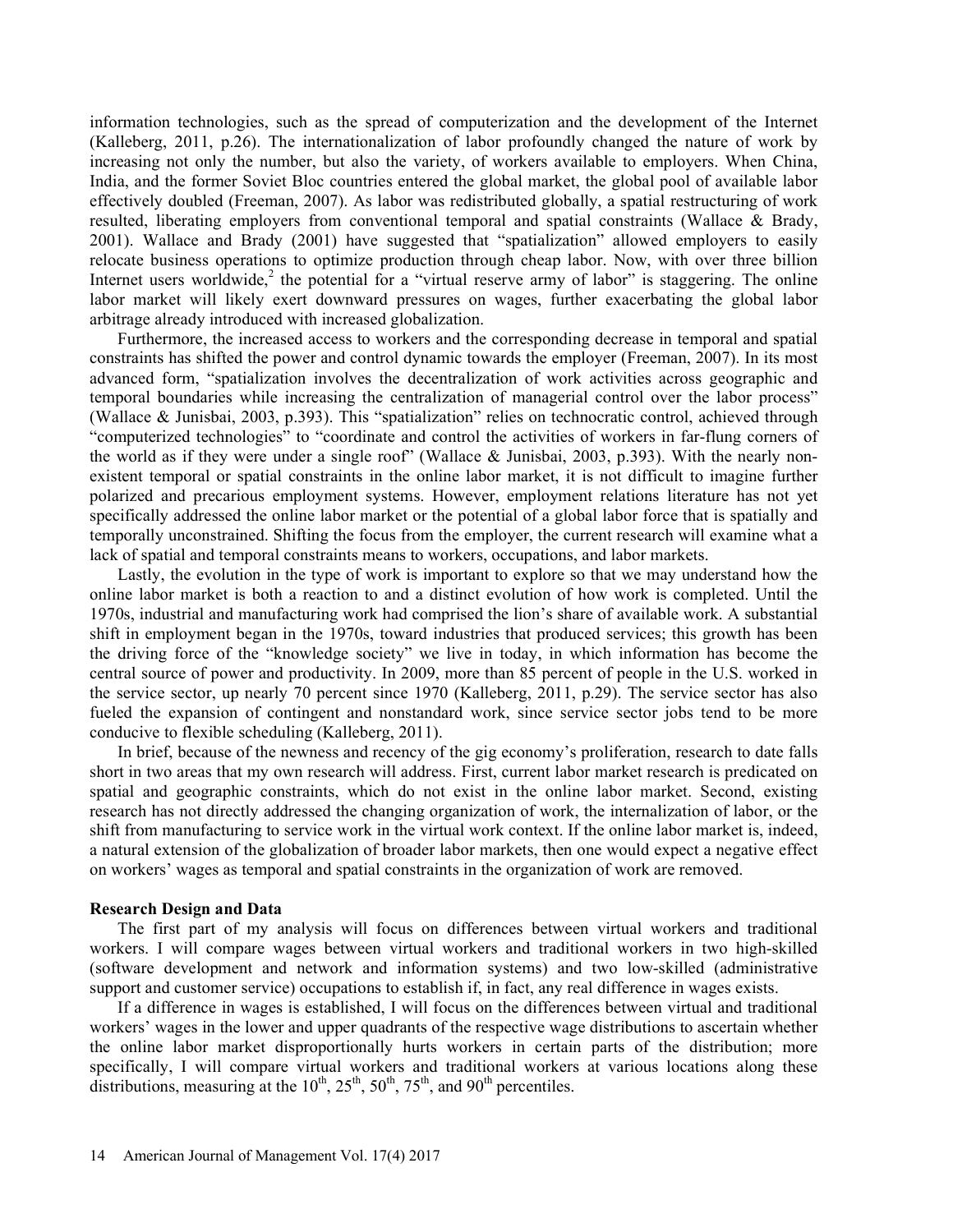The second part of my analysis will focus solely on virtual workers. I will examine virtual workers wages at different points along the wage distribution to understand how the online labor market is affecting lower-paid vs. higher-paid virtual workers differently (a) within the same occupation and (b) between occupations.

My data for virtual workers comes from primary data I collected from a large online workplace platform that I will refer to as "OWP." For workers in the traditional labor market, I use restricted Bureau of Labor Statistics (BLS) Occupation and Employment microdata. Both datasets are summarized below.

#### Virtual Worker Data

OWP represents one of the largest online platforms for work. Workers create user accounts that include a worker profile for prospective employers to browse. Employers are then able to invite workers to apply for any job they have posted. The site also allows employers to post open jobs that all workers can view and are allowed to bid on. Employers can either pay a fixed price for a job or hire a worker hourly. The entire transaction is completed on the OWP platform, including messaging, reporting, and compensation. Once a job is complete (or on specified time intervals) the worker is paid through the OWP platform the negotiated rate minus the OWP service fee. OWP only collects service fees from workers. It is important to point out that my analysis is gross of platform fees.

Comprehensive worker wage and occupation data were collected for all US based workers registered on OWP using web extraction data techniques.<sup>3</sup> I specifically focus on workers who physically reside in the U.S., $<sup>4</sup>$  since BLS wages and data are limited to U.S. workers; it is important to note that if my analysis</sup> did include workers across the globe, the mean observed wages for all occupations would be significantly lower. My data suggest that virtual workers in the U.S. are making between  $40 - 90\%$  more per hour than their virtual counterparts, globally.

Additionally, I excluded worker profiles that seemed suspicious. I believe that many individuals create a profile to "test drive" OWP without any intention of completing work on the platform. Any worker who had 0 hours of work completed (lifetime) on the site and had not logged into OWP since 2012 were excluded, as well as any records that displayed suspicious hourly wages (e.g. \$.01, \$1.11, \$11.11, \$111.11, \$999.99).<sup>5</sup> In total, approximately 38.8 percent of the records were excluded.<sup>67</sup>

Table 1 shows the total number of virtual workers included for each of the four occupations: software development, network and information systems, administrative support, and customer service. Those occupations were chosen as they have direct occupational title matches with BLS occupation categories in the wage and occupation data. This matching allows for a logical wage comparison. Table 2 summarizes the specific OWP and BLS occupation titles that were matched, and Table 3 tabulates the total number of BLS workers in the analysis. md data are limited to U.S. workers; it is important to note that if my analysis<br>e globe, the mean observed wages for all occupations would be significantly<br>virtual workers in the U.S. are making between 40 – 90% more per gioot, in that observed wags for an occupations would observed with<br>eigenous wirtual workers in the U.S. are making between 40 – 90% more per hour than<br>hally.<br>Writhout any intertion of completing work on the platform. Any

## TABLE 1 OWP WORKERS BY OCCUPATIONAL **CATEGORY**

| <b>Administrative Support</b>  | 5,939  |
|--------------------------------|--------|
| <b>Customer Service</b>        | 3,789  |
| Software Development           | 2,104  |
| Network and Information System | 1,100  |
| Total                          | 12,932 |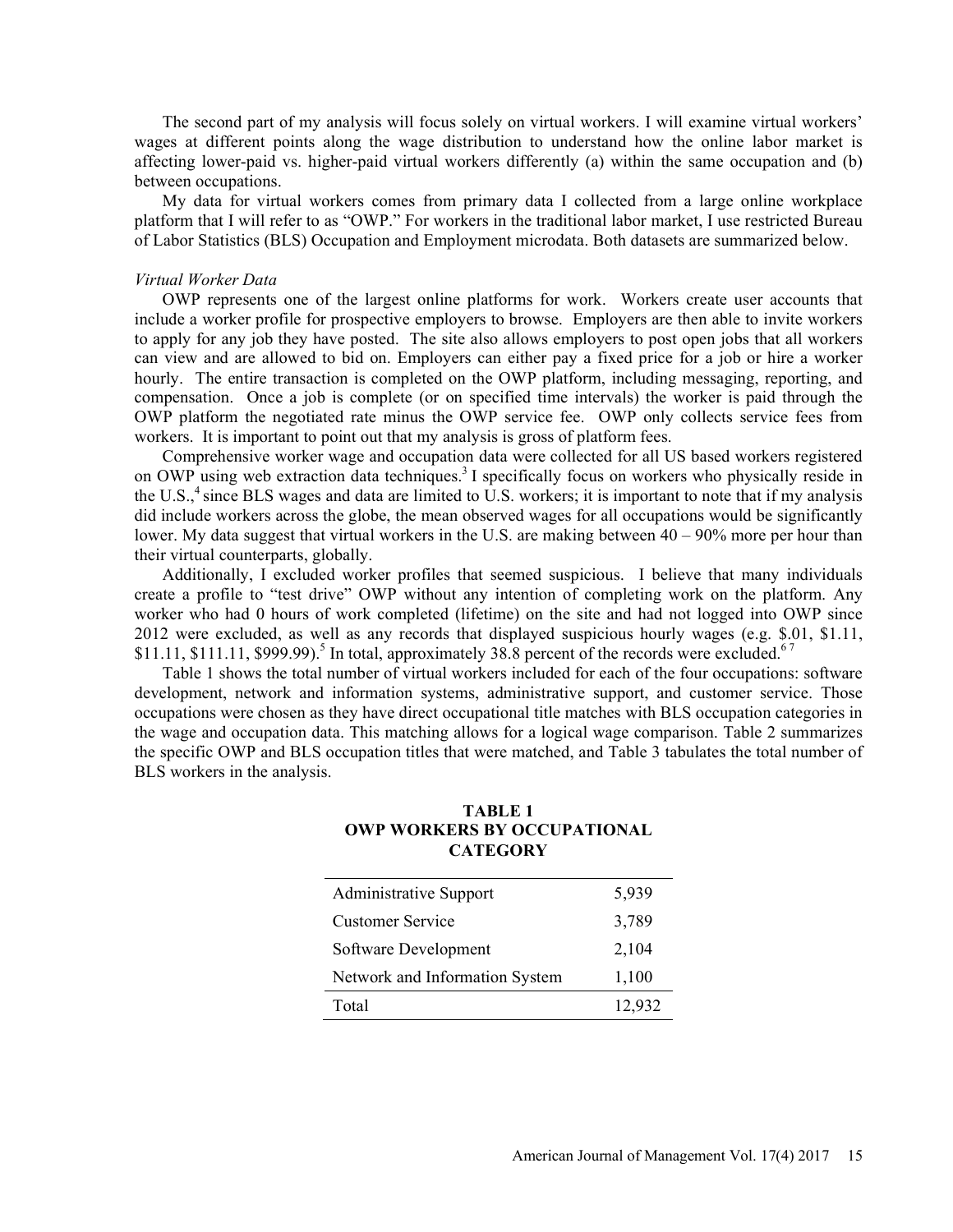| <b>TABLE 2</b><br><b>OWP AND BLS OCCUPATIONAL MATCHES</b> |                                                                                 |  |  |
|-----------------------------------------------------------|---------------------------------------------------------------------------------|--|--|
| <b>OWP Occupational Category</b>                          | BLS Occupation and Occupational Code                                            |  |  |
| Software Development                                      | 15-1130 Software Developers                                                     |  |  |
|                                                           | 11-3020 Information System Managers                                             |  |  |
| Network/Information System                                |                                                                                 |  |  |
|                                                           | 15-1142 NETWORK/DB Administrator                                                |  |  |
| <b>Customer Service</b>                                   | 43-4051 Customer Service Rep                                                    |  |  |
| <b>Administrative Support</b>                             | 43-6014 All Admin minus Legal/Medical<br>43-9000 Other Office and Admin Support |  |  |

# TABLE 2 OWP AND BLS OCCUPATIONAL MATCHES

#### Bureau of Labor Statistics Data

Restricted microdata from the Bureau of Labor Statistics' (BLS) wage and occupation data<sup>8</sup> will also be used. The BLS data are collected from employers in all industry sectors in metropolitan and nonmetropolitan areas, in every U.S. state and the District of Columbia. The BLS compiles the responses captured from the National Compensation Survey, the Occupational Employment Statistics Survey, and the Current Population Survey. I used the Standard Occupation Classification System (SOC) to select the four BSL occupation codes that match the OWP occupational categories (Table 2). My analysis includes the BSL wage estimates for the four occupations, as well as the mean wage hourly rate, the wage hourly rate at the 10th, 25th, 75th, and 90th percentile wages. Service 43-4051 Customer Service Rep<br>
43-6014 All Admin minus Legal/Medical<br>
ative Support 43-9000 Other Office and Admin Support<br>
43-9020 - 22 Data Entry<br>
titities Data<br>
ative Softa<br>
data from the Bureau of Labor Statisti

# TABLE 3 BLS WORKERS BY OCCUPATION CATEGORY

| 15-1130 Software Developers                                                                              | 973,884   |
|----------------------------------------------------------------------------------------------------------|-----------|
| 11-3020 Information System Managers<br>15-1142 NETWORK/DB Administrator                                  | 1,315,332 |
| 43-4051 Customer Service Rep                                                                             | 1,479,624 |
| 43-6014 All Admin minus Legal/Medical<br>43-9000 Other Office & Admin Support<br>43-9020 - 22 Data Entry | 2,985,288 |
| Total                                                                                                    | 6,754,128 |

#### FINDINGS AND RESULTS

#### Mean and Median Differences

Overall, all occupations, except administrative support, showed lower mean wages for virtual workers. Table 4 summarizes the results. While administrative support showed about 6 percent higher mean wages for virtual workers, the other occupations showed mean differences from about 5 percent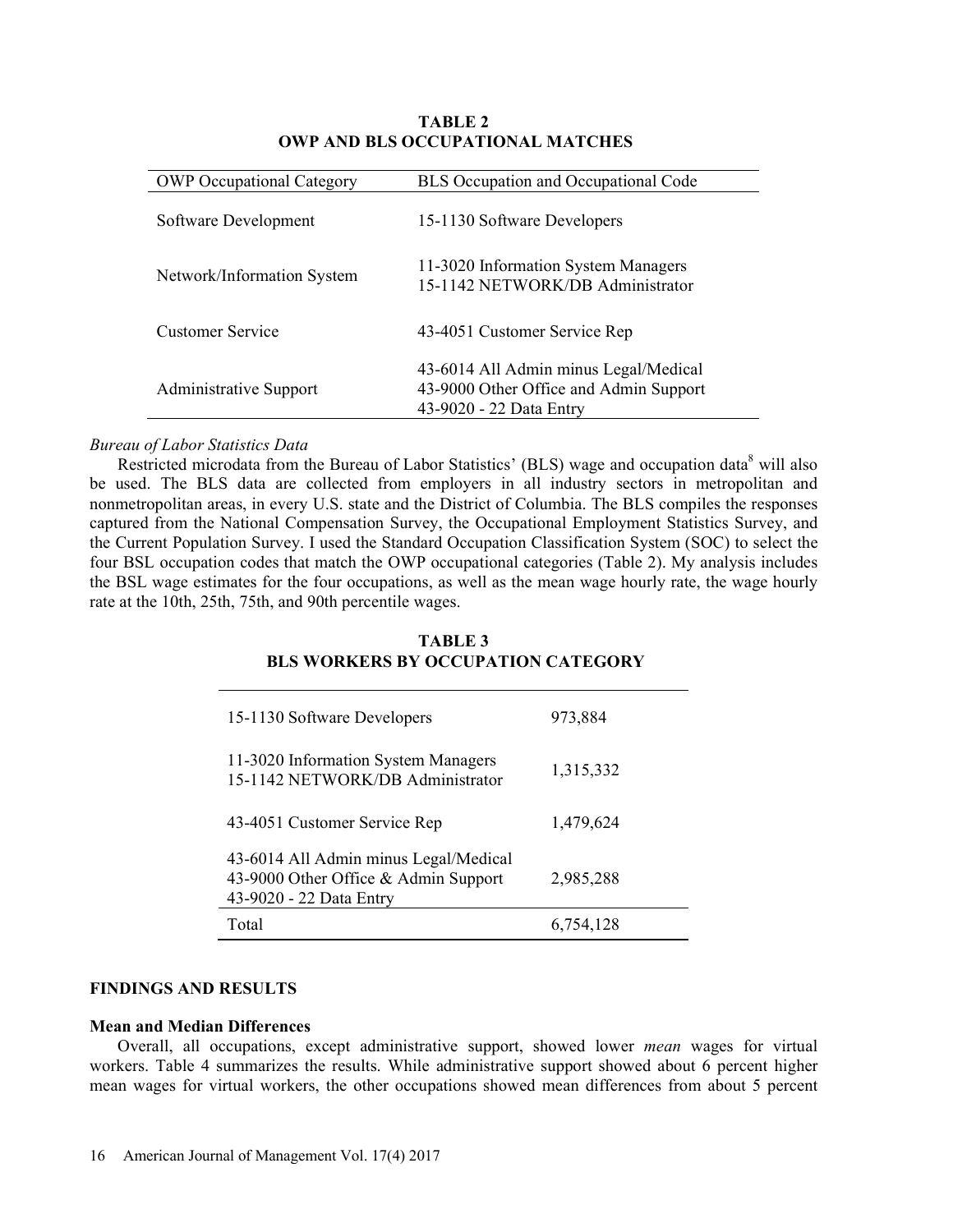lower to as large as 30 percent lower. Difference of means test for all occupations show statistically significant differences in wages between virtual and traditional occupations.

For median wages, all occupations showed lower wages for virtual workers, ranging from about 4 percent lower median wages for virtual administrative support to almost 45 percent lower for virtual network and information systems workers. Comparing the mean hourly wages to the median hourly wages for virtual workers, in all instances, the median wage is substantially lower, suggesting that the distribution of wages is skewed (positively).<sup>9</sup>

| TABLE 4                                                 |  |
|---------------------------------------------------------|--|
| <b>OWP WAGES VS. BLS WAGES FOR SPECIFIC OCCUPATIONS</b> |  |

|                      |                                 |         | MEAN WAGES |            |         | MEDIAN WAGES |            |                        |
|----------------------|---------------------------------|---------|------------|------------|---------|--------------|------------|------------------------|
|                      |                                 | OWP     | <b>BLS</b> | Difference | OWP     | <b>BLS</b>   | Difference |                        |
| High                 | Network and Information Systems | \$34.62 | \$49.77    | $-30.4496$ | \$26.00 | \$46.82      | $-44.4796$ | Large st<br>Difference |
| Skilled <sup>®</sup> | Software Development            | \$34.21 | \$44.63    | $-23.35%$  | \$25.53 | \$42.88      | $-40.46%$  |                        |
| Ψ<br>Low             | Customer Service                | \$15.28 | \$16.04    | $-4.74%$   | \$11.11 | \$14.84      | $-25.13%$  |                        |
| Skilled              | Administrative Support          | \$15.72 | \$14.78    | 6.63%      | \$13.33 | \$14.01      | $-4.85%$   | Smallest<br>Difference |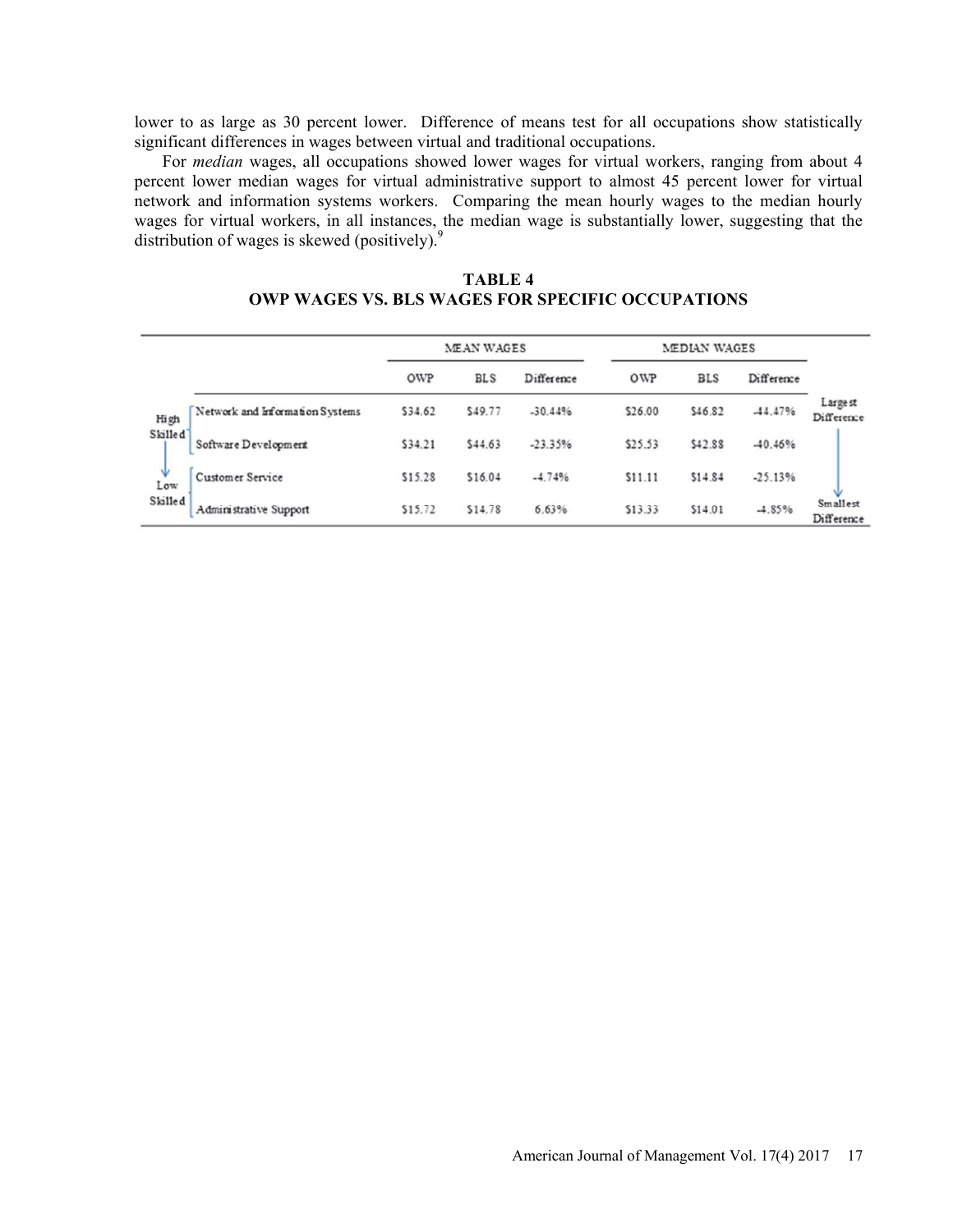| <b>TABLE 5</b><br><b>DIFFERENCE OF MEANS TEST BY OCCUPATION</b>                                                                                               |  |
|---------------------------------------------------------------------------------------------------------------------------------------------------------------|--|
| Software Development                                                                                                                                          |  |
| Variable  <br>Obs<br>Mean<br>Std. Err. Std. Dev. [95% Conf. Interval]                                                                                         |  |
| 2104<br><b>SD</b><br>34.2051<br>.6741423<br>30.92249 32.88305<br>35.52716                                                                                     |  |
| $t = -15.4639$<br>$mean = mean(SD)$<br>Ho: mean = $44.63$<br>degrees of freedom $=$<br>2103                                                                   |  |
| Ha: mean $!= 44.63$<br>Ha: $mean > 44.63$<br>Ha: mean $\leq 44.63$<br>$Pr(T < t) = 0.0000$<br>$Pr( T  >  t ) = 0.0000$<br>$Pr(T > t) = 1.0000$                |  |
| Network and Information Systems                                                                                                                               |  |
| Obs<br>Mean Std. Err. Std. Dev. [95% Conf. Interval]<br>Variable                                                                                              |  |
| <b>NIS</b><br>1100<br>34.61975 1.011263 33.53979 32.63553 36.60398                                                                                            |  |
| $t = -14.9815$<br>$mean = mean(NIS)$<br>Ho: mean = $49.77$<br>degrees of freedom =<br>1099<br>Ha: mean $!= 49.77$<br>Ha: mean $<$ 49.77<br>Ha: mean $> 49.77$ |  |
| $Pr(T < t) = 0.0000$<br>$Pr( T  >  t ) = 0.0000$<br>$Pr(T > t) = 1.0000$                                                                                      |  |
| <b>Customer Service</b>                                                                                                                                       |  |
| Variable<br>Obs<br>Mean Std. Err. Std. Dev. [95% Conf. Interval]                                                                                              |  |
| 3789<br>15.28975<br><b>CS</b><br>.2043801<br>12.58059 14.88904<br>15.69046                                                                                    |  |
| $t = -3.6709$<br>$mean = mean(CS)$<br>Ho: mean = $16.04$<br>degrees of freedom $= 3788$                                                                       |  |
| Ha: mean $!= 16.04$<br>Ha: mean $\leq 16.04$<br>Ha: $mean > 16.04$<br>$Pr(T < t) = 0.0001$<br>$Pr( T  >  t ) = 0.0002$<br>$Pr(T > t) = 0.9999$                |  |
| <b>Administrative Support</b>                                                                                                                                 |  |
| Variable<br>Obs<br>Std. Err. Std. Dev. [95% Conf. Interval]<br>Mean                                                                                           |  |
| .1627118<br>12.53937<br>AS<br>5939<br>15.72682<br>15.40785<br>16.0458                                                                                         |  |
| $t = 5.8190$<br>$mean = mean(AS)$<br>Ho: mean = $14.78$<br>degrees of freedom =<br>5938                                                                       |  |
| Ha: mean $!= 14.78$<br>Ha: $mean < 14.78$<br>Ha: $mean > 14.78$                                                                                               |  |
| $Pr(T < t) = 1.0000$<br>$Pr( T  >  t ) = 0.0000$<br>$Pr(T > t) = 0.0000$                                                                                      |  |

The difference in median wages between virtual and traditional workers was greater for the highskilled occupations (network and information systems and software developers) than for the low-skilled occupations (administrative support and customer service). A comparison of median wages between OWP and BLS software developers along the entire wage distribution shows a convergence of wages as earnings increase (see Figure 1). For example, virtual workers at the  $10<sup>th</sup>$  percentile earned 59 percent less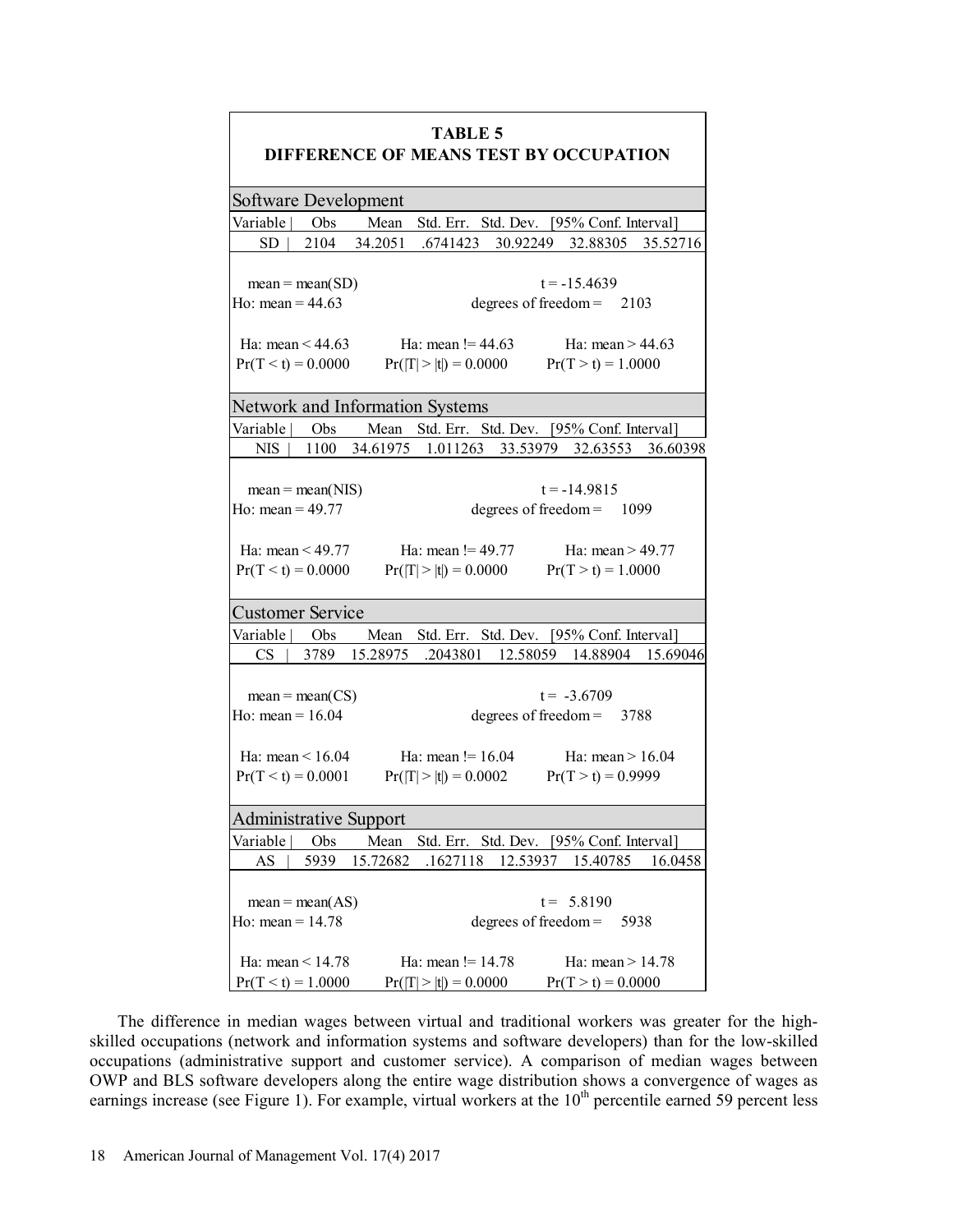than their counterparts in the traditional workplace; however, as you move up along the curve, the difference shrinks, and the two distributions converge. In fact, in the higher quadrants, the virtual workers are actually earning more than their traditional-workplace counterparts.



FIGURE 1 SOFTWARE DEVELOPMENT WAGE DISTRIBUTION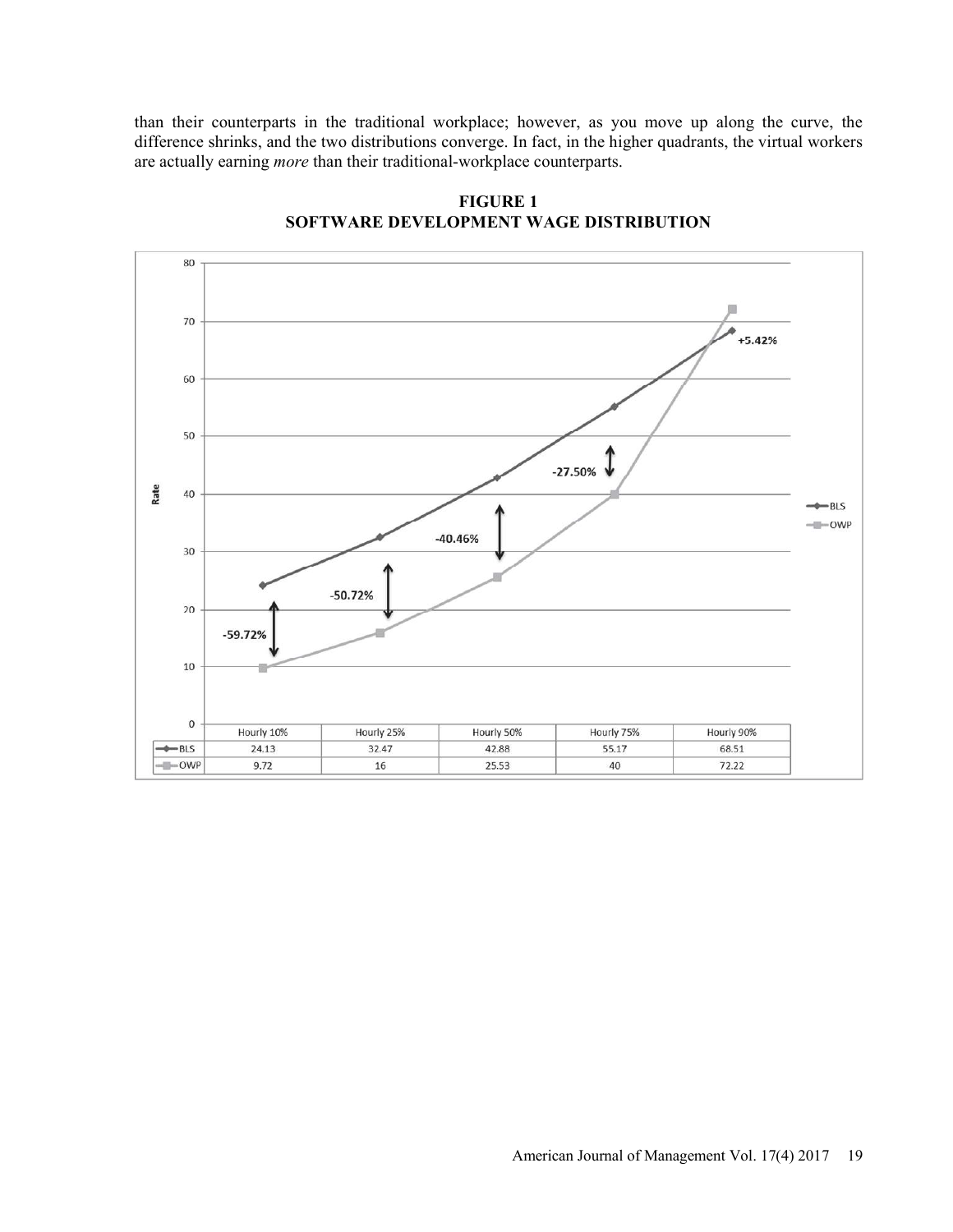$30^{\circ}$  $+14.27%$ 25 20 12.039  $-RIS$ 15  $-$ OWP  $-25.13%$  $-23.95%$ 10  $-41.10%$  $\overline{5}$  $\mathbf{0}$ Hourly 10% Hourly 25% Hourly 50% Hourly 75% Hourly 90%  $-BIS$ 9.44 11.69 14.84 1895 2431  $-$ OWP 5.56 8.89 11.11 16.67 27.78

FIGURE 2 CUSTOMER SERVICE WAGE DISTRIBUTION

Next, I compared the wage distributions for virtual and traditional customer service workers (Figure 2). Customer service workers, like software developers, also show a greater difference in (and lower) wages for virtual workers in the lower quadrants, with a convergence of wages as one moves up the distribution: specifically, virtual customer service workers at the 25<sup>th</sup> percentile earned, on average, 23 percent less than their traditional-workplace counterparts, with the difference shrinking and the distributions converging as earning percentile increases. Furthermore, like virtual software developers, virtual customer service workers at the high end of the distribution are actually earning more than their non-virtual counterparts. In general, my findings show virtual workers earning less overall, and interestingly—high-skilled virtual workers earning *proportionately* less than low-skilled virtual workers, compared to their respective counterparts in the traditional workplace.

#### Wage Distributions for Virtual Workers

The wage distribution (see Figure 3) of virtual software developers shows a positively skewed curve. Considering the difference in mean wage and median wage, as illustrated earlier, these results were expected. Examining the distribution more closely, though, one finds approximately 67 percent of the virtual software development workers earning less than the mean wage, which suggests that there are a small number of virtual workers who are earning a substantially higher hourly wage than most of the others. The implication, then, is that lower-earning workers face more competition for jobs, as there is a greater number of workers clustered in the lower-earning quadrants.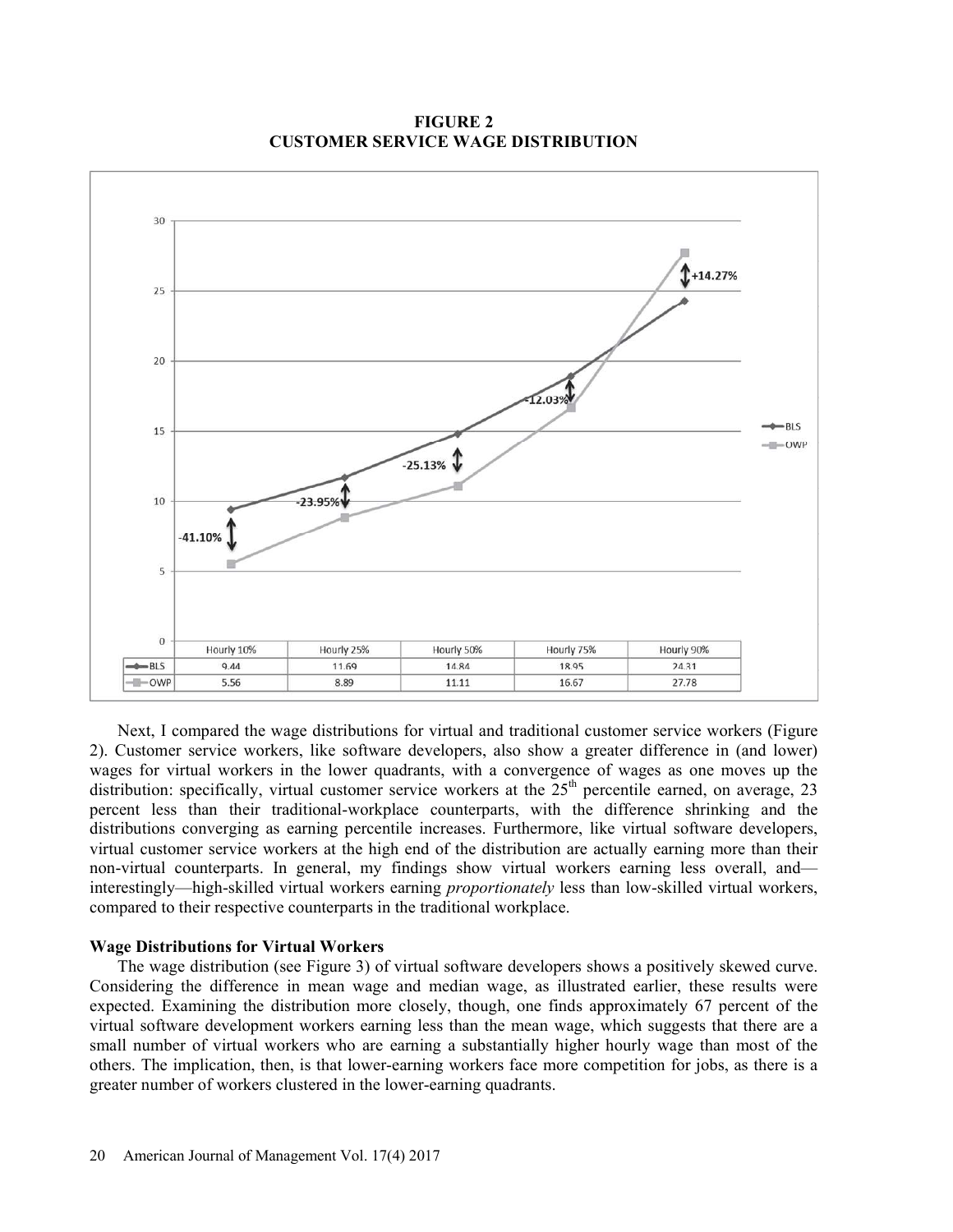FIGURE 3 WAGE DISTRIBUTION FOR ONLINE SOFTWARE DEVELOPERS



FIGURE 4 WAGE DISTRIBUTION FOR ONLINE CUSTOMER SERVICE WORKERS



The wage distribution of customer service workers (Figure 4) also shows a skewed distribution. Approximately 59 percent of the virtual customer service workers are distributed below the mean. Again, the concentration of workers below the mean wage could explain the greater difference in wages between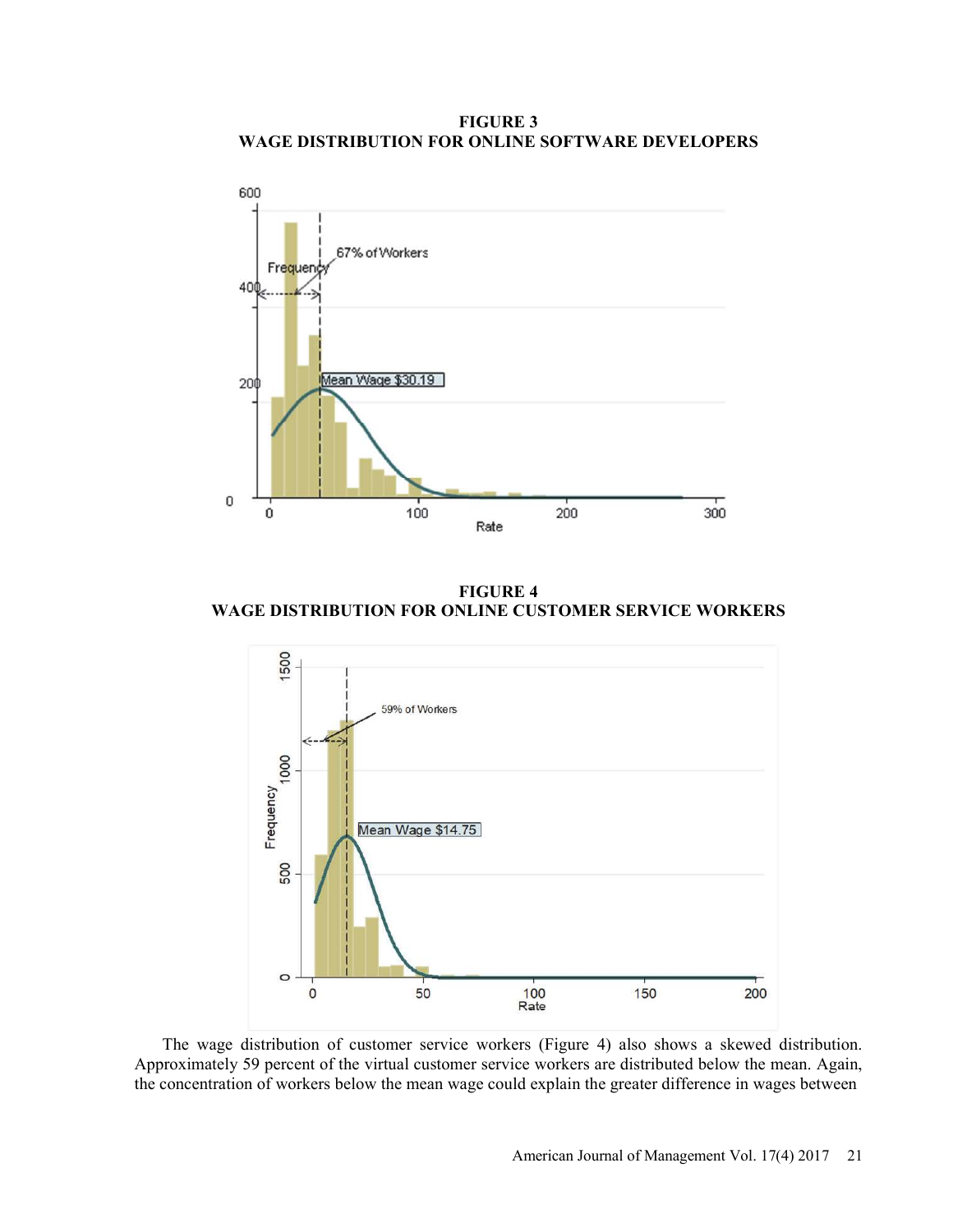virtual and traditional customer service workers in the lower quadrants. As clustered workers will compete more fiercely for work, asking wages are driven down. This finding would explain why the difference in wages between virtual customer service attendants and traditional-workplace customer service attendants is greater among the lower-wage workers, since greater competition in the online labor market is driving wages down for the former group. The importance of this finding is the fact that it reveals that the online labor market disproportionately hurts workers who earn the lowest wages.

Still, while the greatest wage difference existed among the lower-wage virtual workers in both occupations (compared to their non-virtual counterparts), virtual workers in software development had a significantly greater disparity. Looking at the wage distributions, software development shows an even higher percentage of workers below the mean, and the greatest cluster of workers is far below it. Furthermore, the customer service distribution is much taller, indicating a greater number of workers clustered in and around the mean wage. Figure 5 summarizes the difference in distributions.

|                                                   | Differences Within Distributions                                    | Difference Between Distributions                                                               |  |
|---------------------------------------------------|---------------------------------------------------------------------|------------------------------------------------------------------------------------------------|--|
| Low Skilled Occupation<br><b>Customer Service</b> | -Tall curve with shorter tail<br>-Workers cluster in and around the | -Smaller wage difference between<br>OWP and BLS distributions<br>especially in lower quadrants |  |
|                                                   | mean                                                                | -Faster convergence of wages<br>-Significant surplus for highest<br><b>OWP</b> workers         |  |
| <b>High Skilled Occupation</b>                    | -Workers cluster well below the<br>mean                             | -Large wage difference between<br>OWP and BLS distributions<br>especially in lower quadrants   |  |
| Software Development                              | -Positively skewed distribution<br>with long tail                   | -Convergence of wage, but far up<br>the distribution                                           |  |

## FIGURE 5 DIFFERENCES BETWEEN AND WITHIN DISTRIBUTIONS BY LOW AND HIGH SKILLED OCCUPATIONS

Although individual worker characteristics likely explain some of the gap between virtual and traditional-workplace wages, I contend that occupation-specific attributes contribute to the observed differences in wages as well. Comparing the general attributes of the low-skilled occupations themselves to the high-skilled occupations, it seems that they differ in several key features: required skill type, level of autonomy, and language proficiency (see Table 1). High-skilled occupations require hard skills and greater autonomy, but rely less on language proficiency.<sup>10</sup> I posit that these three attributes, through different mechanisms, are partially responsible for the differences.

First, employers may be more comfortable hiring virtual workers for jobs that require hard skills, as these are easier to evaluate and validate. In addition, tasks and projects for high-skilled occupations might tend to be more knowledge-/idea-oriented than customer-oriented. If this is so, then the work will also tend to be more autonomous, and autonomous work is more conducive to being completed virtually.

Generally speaking, work that does not require frequent communication or contact, substantive collaboration, or strict adherence to schedules or protocols is more conducive to virtual work. According to the U.S. Office of Personnel Management, federal jobs that are eligible for virtual work arrangements are those that don't require face-to-face personal contact, hands-on operation of assets, direct handling of secure materials, or any other activities dependent on a physical presence.<sup>11</sup> In addition, many knowledge/idea-oriented occupations have universal technical languages, while customer-oriented work may require a higher English language competency. Again, one might expect, then, higher competition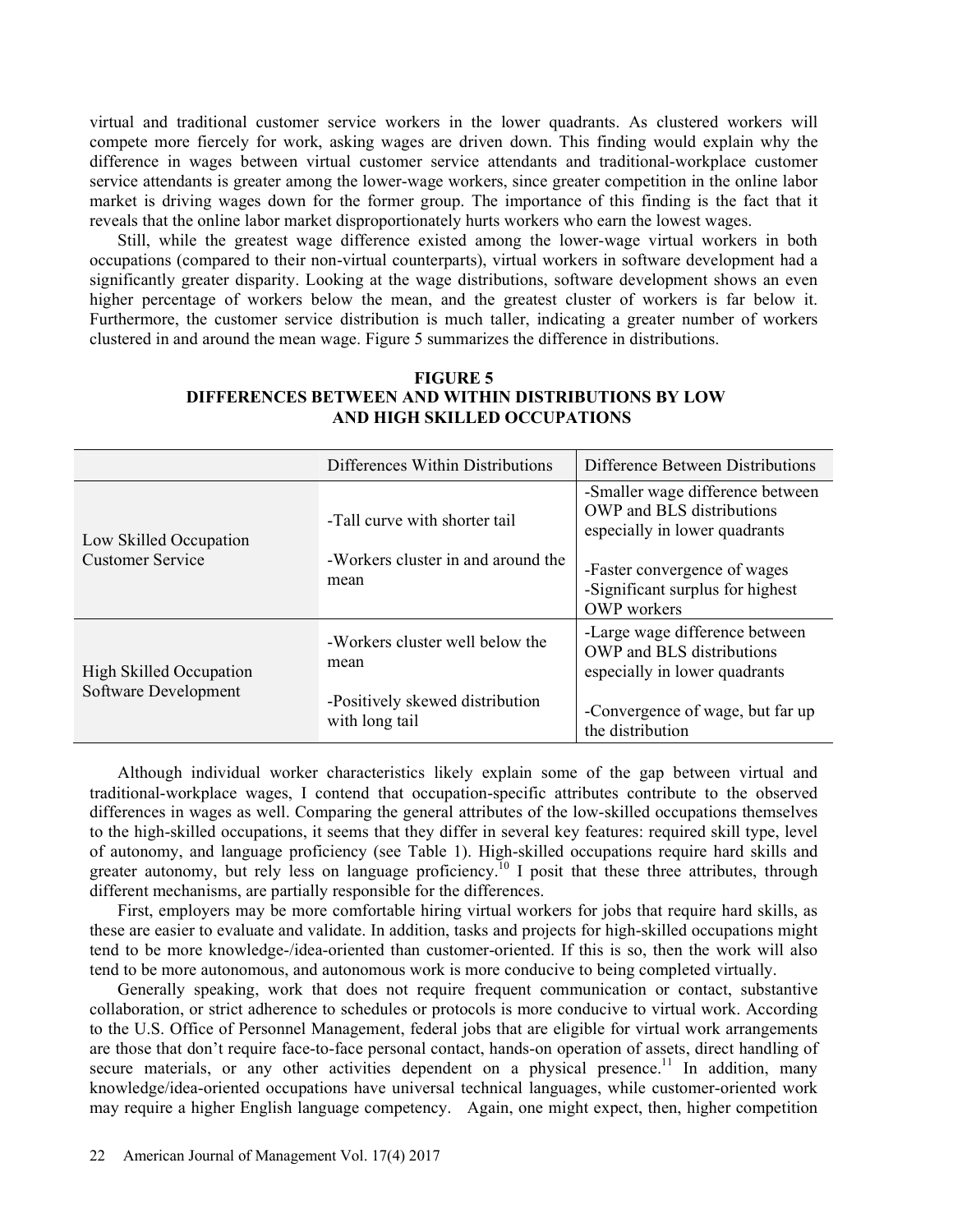for the jobs that either have a low English proficiency requirement or that share universal technical languages.

# Low-Skilled Occupations High-Skilled Occupation Skill Type  $\cdot$  Soft Skills Required  $\cdot$  Hard Skills Required Autonomy · Low Autonomy · High Autonomy Languages **· Language proficiency** necessary · Universal Language · Language proficiency not necessary Wages · Low Wages · Higher Wages

# TABLE 6 KEY OCCUPATIONAL ATTRIBUTES: LOW-SKILLED VS. HIGH-SKILLED OCCUPATIONS

#### DISCUSSION

I argue that many of the various drivers affecting wages discussed in my findings can be traced back to five core determinants. First, work has evolved in ways that create an environment ideal for virtual work. There has been a shift from manufacturing work to knowledge work, and an increase in the use of temporary and contract staffing has driven the acceptance of contingent and non-standard work environments.

Second, the attributes of many of the high-skilled occupations that historically represented "good" jobs" for U.S. workers—these attributes being skill type, autonomy, and language proficiency—actually lend themselves to virtual work completion.

Third, worldwide increases in education and Internet availability have created a more educated global workforce, for whom the Internet now offers greater access to the marketplace beyond their countries' borders.

Fourth, the structure of the online labor market is complicit in causing lower wages for virtual workers; instead of employers being forced to value work based on the quality with which the task is performed—or the time or degree of specialization that goes into it—the onus is now on the worker, instead, to establish the lowest rate at which s-/he is willing to work. That is, workers post the wage they're willing to work for and allow employers to select the lowest bidder. This creates a "commoditization" of wages, as workers compete against each other to offer the lowest rate—in essence, creating a global reverse auction for jobs. The importance of this trend can't be overstated because the problem only becomes more acute as more educated international workers are introduced, especially from countries whose standards of living are much lower than that in the U.S.

Lastly, and possibly most importantly, the online labor market has created a new spatial restructuring of work in which nearly all temporal and spatial constraints dissolve. This has several implications to workers. The new spatial restructuring gives employers incredible access to an "international reserve army of labor" and enables the former to find workers far beyond their physical location, thereby rendering local labor market constraints obsolete. Next, the online labor market provides a framework that further enables non-standard work arrangements, which have been increasing in the U.S. Most work in the online labor market is either task- or project-based, with durations as short as a few minutes to weeks or months. Regardless of duration, the key point is that this type of work is not stable. While workers are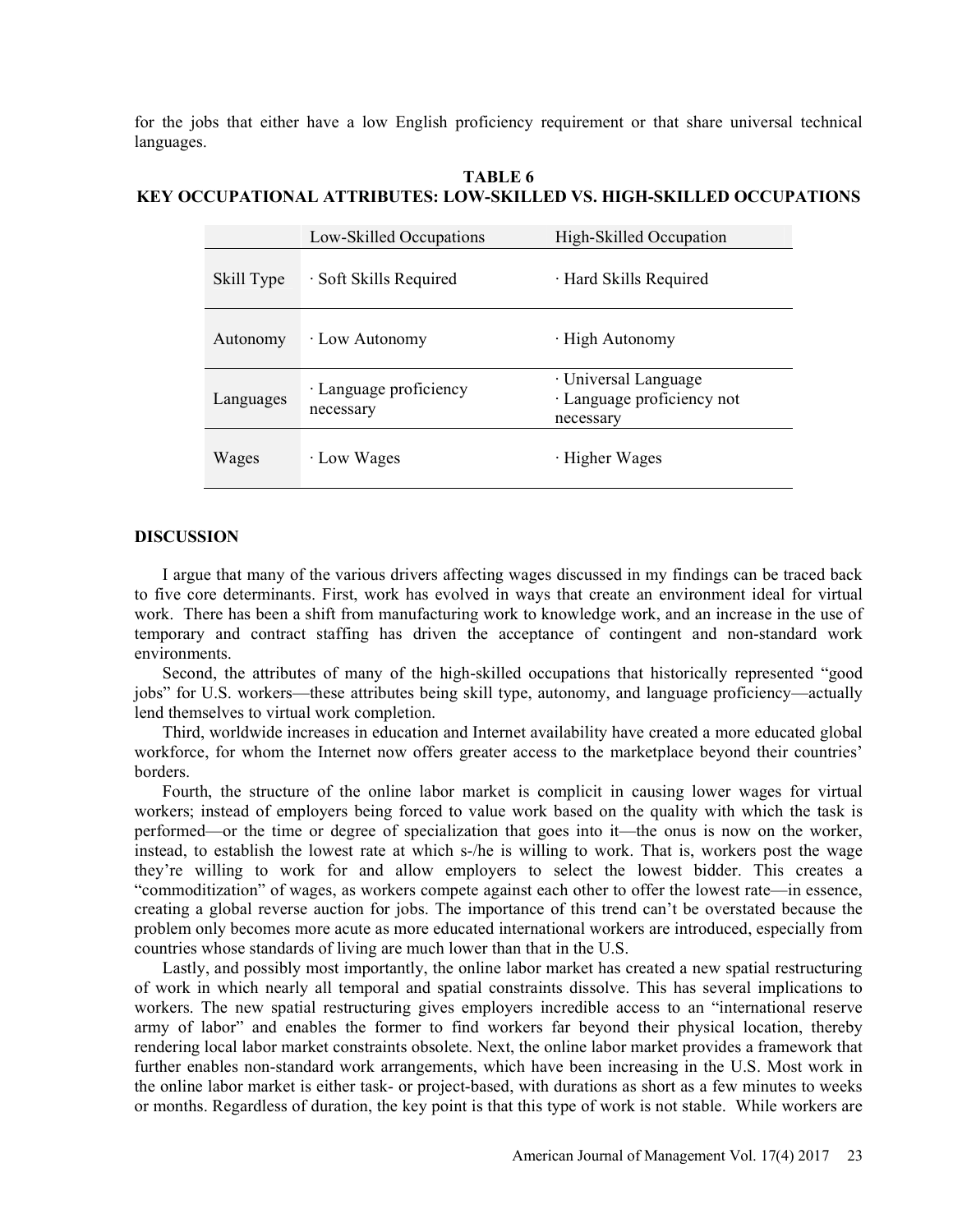able to pick, choose, and leverage multiple online work sites, if employers are taking work from traditional labor markets and moving it online, work, on the whole, will become even more precarious. The effects of these structural differences are evident across the four occupations examined, as median wages were lower for all virtual workers.

#### Limitations and Future Research

The findings of my research, and the implication to U.S. workers' wages, stress the importance of future research that continues to explore how the online labor market is changing U.S. workers' labor market returns. Research that begins to profile the virtual worker will allow for a greater understanding of how online work might be disproportionately hurting different types of workers. My findings also point to the importance of research that more systematically analyzes the effect of the online labor market on "good jobs." Understanding this variability in the quality of jobs will help assess the conflicting benefits and costs associated with virtual work.

Furthermore, research that helps us understand the role that online work plays in the worker's labor market strategy would allow for a more fruitful conversation about the tradeoffs of this non-standard work arrangement. Research has shown that temporary work disproportionally hurts certain workers (e.g. Di Natale, 1999). Could the greater reliance of technology in the gig economy, further exacerbate the problem by exposing another damaging attribute of the digital divide? Imagine companies who have historically relied on temporary agency workers turning to the gig economy and its supply of works not constrained to local labor markets. Research has also shown that workers in the gig economy skew young. Those aged 18 to 34 are much more strongly represented in the freelancer ranks than in the workforce as a whole.<sup>12</sup> Depending on a worker's strategy for the gig economy, the long-term implication for social mobility could be drastic.

On the flipside, perhaps the gig economy offers opportunities to groups whom otherwise would not have had access? For example, a recent immigrant facing institutional difficulties obtaining full time work can leverage the lower barriers of entry in the gig economy. In addition, workers themselves might find contingent work advantageous. The flexibility offered by the gig economy also suits the youngest cohort of workers, who prioritize autonomy and work-life balance more than previous generations (Myers & Sadaghiani, 2010; Fromm, 2015).

Lastly, understanding how this type of work fits into a worker's career strategy will advance career and management literatures. Does this type of work fit into Arthur and Rousseau's (1996) boundaryless careers perspective, and contribute to the notion that workers view multiple employer experiences in a positive light because they support skill development, enhance personal satisfaction, and shifts career control to the employee or does it support the literature that argues temporary workers are locked into a labor market underclass, with low wages, no benefits, negligible job security, little training and no possibility of advancement (Segal & Sullivan, 1997).

# **CONCLUSION**

My findings suggest that workers completing work virtually earn less, but that the effects of the online labor market on workers' wages are not uniform. In fact, the online labor market disproportionally hurts the high-paid, high-skilled knowledge workers, particularly those U.S. workers who still have (and/or seek) those jobs traditionally considered "good jobs". Until recently, the difference in skill level between high-paid (high-skilled) and low-paid (low-skilled) workers has provided more protection from the lower wages caused by globalization; employers were willing to pay a premium for educated, skilled workers, as they were more difficult to find locally. This has historically created a subset of "good jobs," whose specialized skill sets had tempered the lower wages that workers in the service and manufacturing sectors experienced when their own education and skills were matched by global workers. As the education of workers increases, globally, coupled with the removal of temporal and spatial constraints in the online labor market, I expect that high-skilled knowledge workers will be increasingly affected by the online labor market. This is a prediction that my findings already seem to support and, if borne out by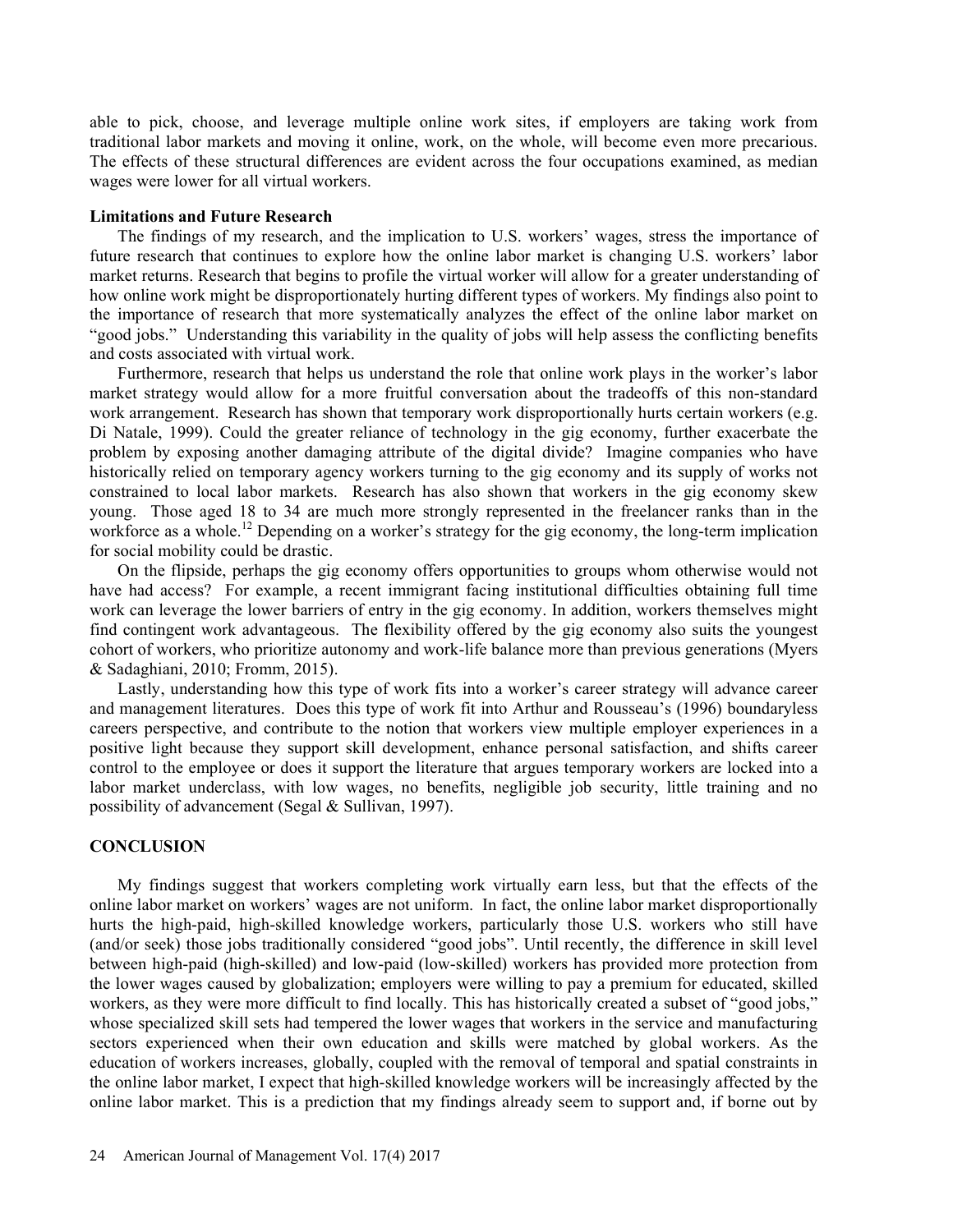further studies, would suggest that future growth in the online labor market could further exacerbate the growing inequality in the U.S. by continuing to erode wages for workers in high-skilled, "good" jobs.

The potential for the continued erosion of "good" jobs suggests that wage policies explicitly need to include virtual workers. As an example, looking at the hourly rate for U.S.-based virtual customer service workers at the  $10^{th}$  percentile - \$5.56 one notes that it is well below federal minimum wage. Further investigation shows that 16 percent of virtual customer service workers in the U.S. set their own asking wages below federal minimum wage. This phenomenon highlights policymakers' need to include online work on global work platforms in federal wage policies, in order to keep potential employers from hiring virtual workers as a means of shirking established policies. It also suggests that online platforms might bear some responsibility in protecting workers from employers' paying less than federal laws mandate.<sup>13</sup> As online work continues to grow, social policy needs to adapt in ways that can support those all workers. Policy needs to reflect the reality that many workers' livelihoods are supported through contingent and contract work in the online labor market and current labor and wage laws are not structured in ways to adequately protect them. But it isn't just online workers who need to be protected. Even workers who don't work online are going to suffer from the lower-wage trends, because as any employers realize they can pay less by hiring online, jobs will continue to move out of the traditional workplace. Simultaneously, those positions (in the same fields) that remain in the traditional workplace will have little reason to pay wages that keep pace with inflation, so, in time, even the domestic non-virtual workers will see a decline in wages.

#### ENDNOTES

- 1. Crowdwork platforms also make up part of the online labor market as work on crowdwork platforms are also all completed virtually. Thus, online freelance platforms and crowdwork platforms constitute the online labor market
- 2. http://www.Internetlivestats.com/ (accessed 1/03/17)
- 3. Data represent workers on 03/2014.
- 4. This was determined using the Country of Residence variable
- 5. Analysis was completed with all data. When compared to analysis with the exclusions mean wages were similar, but standard deviations were significantly greater with all data included. See Appendix A for means and standard deviations for all data and data with excluded cases.
- 6. 24,855 workers were excluded from the analysis (prior to excluding workers not active since 2012)
- 7. 64,062 workers profiles were extracted total
- 8. May 2013 data used
- 9. See Charts II and IV for wage distributions
- 10. Summarized and extrapolated from the BLS Occupational Outlook Handbook using Software Developer and Customer Service work as archetypes of higher and lower skilled occupations.
- 11. http://archive.opm.gov/pandemic/agency2a-guide.pdf
- 12. http://www.bloombergview.com/articles/2015-10-01/gig-economy-is-growing-but-not-growingup
- 13. OWP recently implemented a policy that no job can earn less than \$5.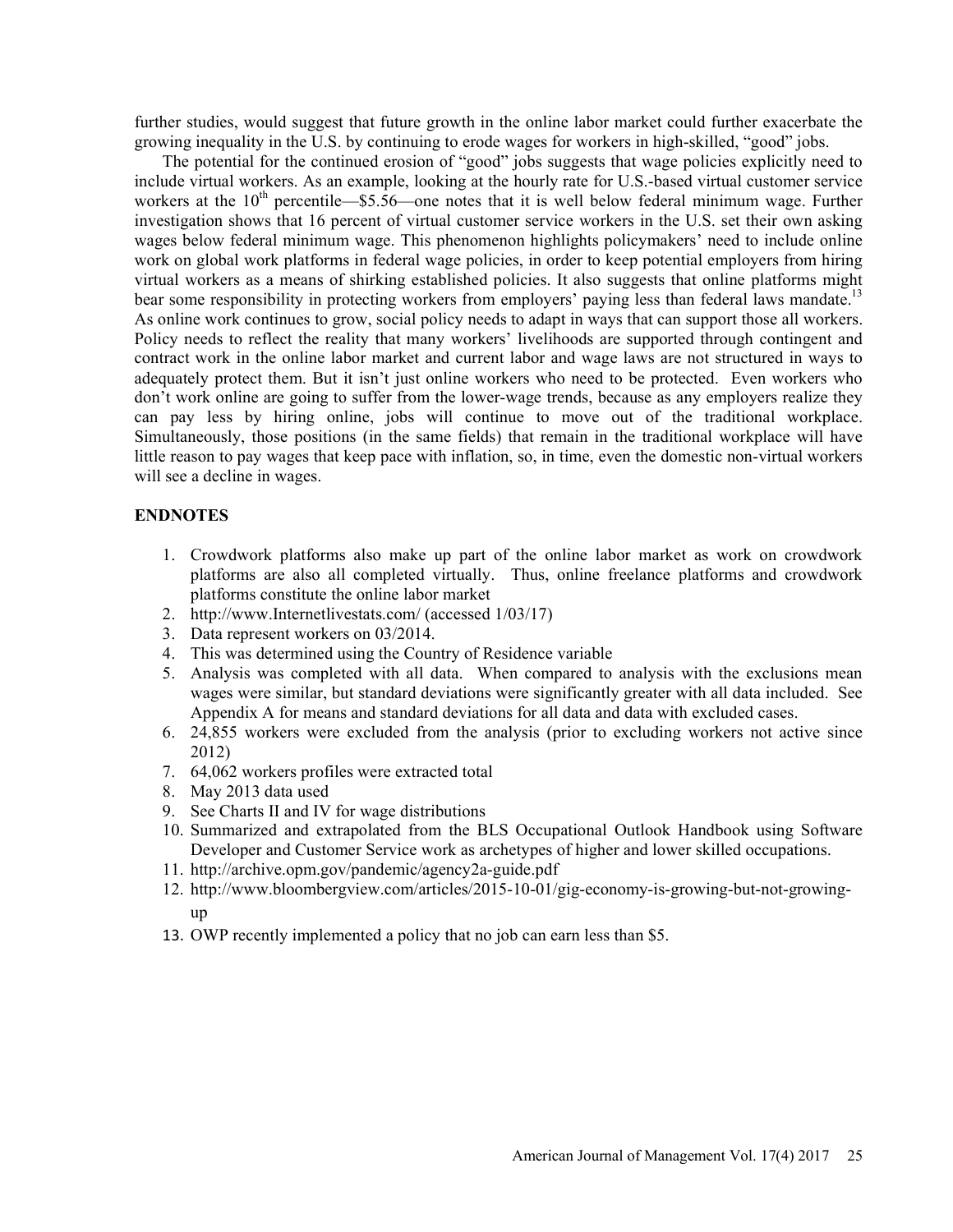#### **REFERENCES**

- Acemoglu, D. (1998). Why Do New Technologies Complement Skills? Directed Technical Change and Wage Inequality. The Quarterly Journal of Economics, 113(4), 1055-1089.
- Acemoglu, D. (2002). Technical Change, Inequality, and the Labor Market. Journal of Economic Literature, 40(1), 7-72.
- Agerfalk, P. J., & Fitzgerald, B. (2008). Outsourcing to an Unknown Workforce: Exploring Opensourcing as a Global Sourcing Strategy. MIS Quarterly, 32(2), 385-409.
- Agrawal, A. K., Lacetera, N., & Lyons, E. (2013). Does Information Help or Hinder Job Applicants from Less Developed Countries in Online Markets. National Bureau of Economic Research, Working Paper No. 18720.
- Banker, R. D., & Hwang, I. (2008). Importance of Measures of Past Performance: Empirical Evidence on Quality of e-Service Providers. Contemporary Acc. Research, 25(2), 307-337.
- Blinder, A. S., Levy, F., & Murname, R. (2006). What Sorts of Rich-Country Jobs (and How Many) Are at Risk to Globalization?: Pro and Contra. CESifo Forum 7, Summer, 38-40.
- Borjas, G., Freeman, R., & Katz, L. (1996). Searching for the Effect of Immigration on the Labor Market. American Economic Review, 86(2), 246-251.
- Cappelli, P. (1999). The new deal at work: Managing the market-driven workforce. Boston: Harvard Business School Press.
- Caselli, F. (1999). Technological Revolutions. American Economic Review, 89(1), 78-102.
- Dimaggio, P., & Bonikowski, B. (2008). Make Money Surfing the Web? The Impact of Internet Use on the Earnings of U.S. Workers. American Sociological Review, 73(2), 227-250.
- Dimaggio, P., Hargittai, E., Shafer, S., & Celeste, C. (2004). From Unequal Access to Differentiated Use: A Literature Review and Agenda for Research on Digital Inequality. In K. M. Neckerman (Ed.), Social inequality (pp. 355-400). New York: Russell Sage Foundation.
- Fairlie, R. W. (2004). Race and the Digital Divide. Contributions in Economic Analysis & amp; Policy, 3(1), article 15.
- Freeman, R. (2007). Labor Market Institutions Around the World. NBER Working Papers 13242, National Bureau of Economic Research, Inc.
- Fromm, J. Eff. (2015). "Millennials in the Workplace: They Don't Need Trophies But They Want Reinforcement." Forbes. Retrieved December 13, 2016
- Galor, O., & Moav, O. (2000). Ability-Biased Technological Transition, Wage Inequality, and Economic Growth. The Quarterly Journal of Economics, 115(2), 469-497.
- Hong, Y., Wang, C., & Pavlou, P. A. (2015). Comparing Open and Sealed Bid Auctions: Evidence from Online Labor Markets. Information Systems Research. Horton, J. J., Rand, D. G., & Zeckhauser, R. J. (2011). The online laboratory: Conducting experiments
- in a real labor market. Exp Econ Experimental Economics, 14(3), 399-425.
- Kalleberg, A. L. (2011). Good jobs, bad jobs: The rise of polarized and precarious employment systems in the United States, 1970s-2000s. New York: Russell Sage Foundation.
- Kalleberg, A. L., Dunn M. (2016). Good Jobs, Bad Jobs in the Gig Economy. Perspective on Work, 20(2), 10-14.
- Krueger, A. B. (1993). How Computers Have Changed the Wage Structure: Evidence from Microdata, 1984-1989. The Quarterly Journal of Economics, 108(1), 33-60.
- Lee, C. (2005). International Migration, Deindustrialization and Union Decline in 16 Affluent OECD Countries, 1962-1997. Social Forces, 84(1), 71-88.
- Lindert, P. H., & Williamson, J. G. (2003). Does Globalization Make the World More Unequal? Globalization in Historical Perspective, 227-271.
- Myers, Karen K. and Sadaghiani K. (2010). Millennials in the Workplace: A Communication Perspective on Millennials' Organizational Relationships and Performance. Journal of Business and  $Psychology 25(2), 225-38.$